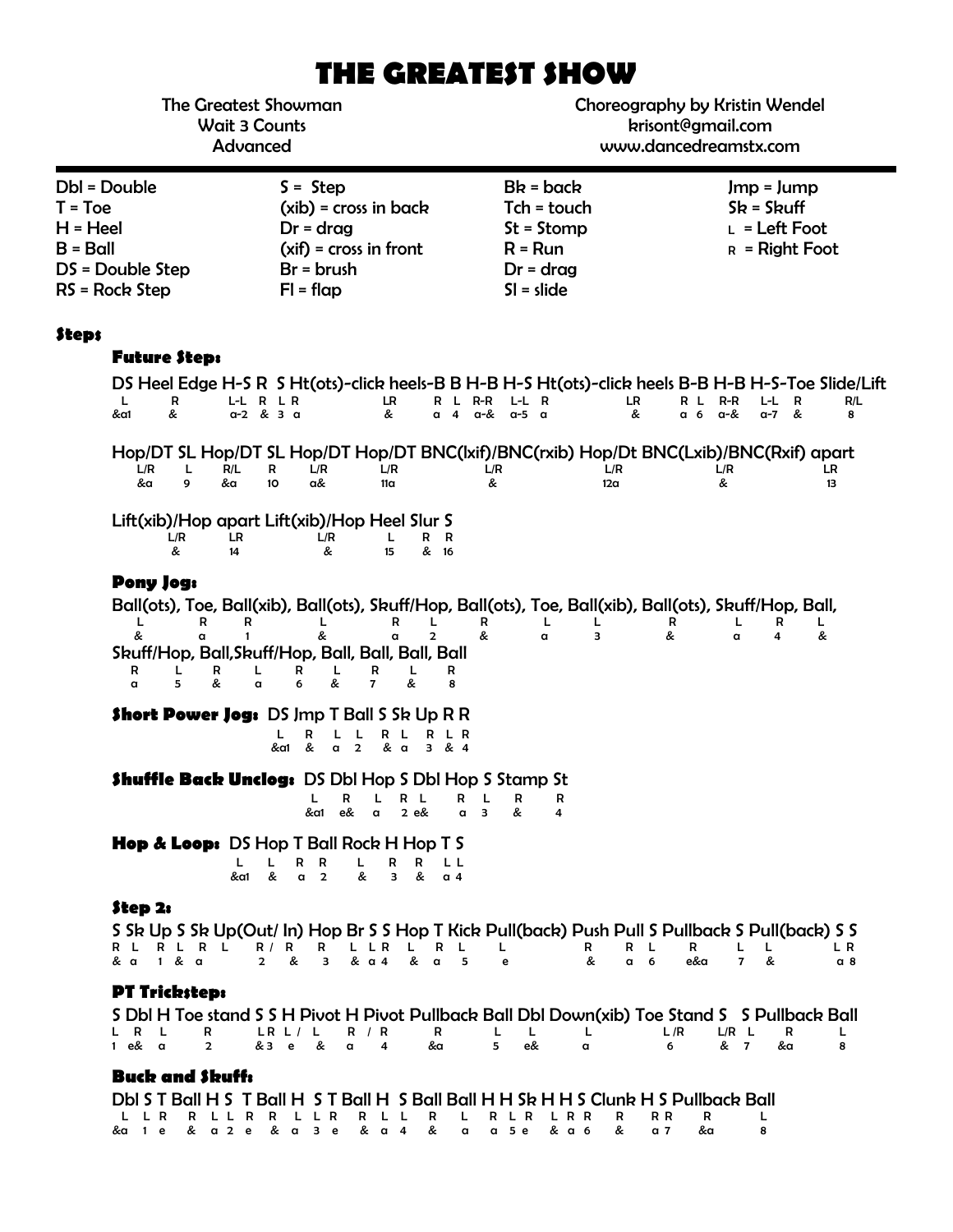# **Stomp:**

| H S H S T Ball H S Sk T Pull Ball Sk T Pull Ball T<br>DbIS I Ball H S<br>Ball H S SR I S<br>R<br>R<br>R<br>R<br>R<br>R<br>L<br>R<br>R<br>L R<br>a 2 e & a 3 e<br>& a<br>4<br>e &<br>5<br>e<br>&<br>6<br>&a 1 e<br>- &<br>$\alpha$<br>a<br>e<br>& a 7 e & 8 |        |
|------------------------------------------------------------------------------------------------------------------------------------------------------------------------------------------------------------------------------------------------------------|--------|
| <b>Samantha:</b> DS DS(xif) Dr $S(Bk)$ Dr $S(Bk)$ R(Bk) S DS DS RS<br>R<br>R L<br>L R<br>L<br>L<br>R L<br>R<br>LR<br>& 4<br>& 3<br>&a1 &a2<br>&<br>5 & a6 & a7 & 8                                                                                         |        |
| <b>Karate:</b> DS K(turn to back) S K<br>L R<br>L R<br>&a1 2<br>34                                                                                                                                                                                         |        |
| Time Bomb: St St(xif) St St(ots) St(xif) St St(ots) St(xif) St St(xif) St St(ots) St(xif) St St(ots) St<br>L R<br>L R<br>Г<br>R<br>L R<br>L R<br>R<br>L.<br>L<br>L<br>R<br>&<br>&<br>& 1<br>& 2<br>& 5<br>& 6<br>&<br>3<br>4<br>&<br>$\overline{7}$        | R<br>8 |
| <b>Joey:</b> DS To(xib)To(ots) To(ots)To(xib) To(ots) St<br>Г<br>L.<br>R<br>R<br>L<br>R<br>L<br>&a1 &<br>$\overline{2}$<br>&<br>&<br>3<br>4                                                                                                                |        |
| Flea Flicker: Dbl Up Dbl Down<br>R<br>L<br>L<br>L<br>$\mathbf{1}$<br>&a<br>&a<br>$\overline{2}$                                                                                                                                                            |        |
| <b>Bad Stamp:</b> DS Stamp RS Stamp RS<br>R L<br>L<br>R<br>R<br>RL<br>2 &<br>&a 1<br>&<br>&4<br>3                                                                                                                                                          |        |
| <b>Push-Offs DS RS RS RS</b><br>L RL RL RL<br>&a1 &2 &3 &4                                                                                                                                                                                                 |        |
| <b>Turning Crossover Vines</b> DS(ots) DS(xif) DS(ots) DS(xib) DS(xif) DS(ots) DS RS<br>L<br>L<br>R<br>L R L<br>R<br>L<br>R<br>&a1<br>&a2<br>&a3<br>&a4<br>&α5<br>&a6<br>&a7 & 8                                                                           |        |
| <b>Footsy:</b> $T$ H B Sk Up $T$ H H $T$ Dr S Dr SI/Chug<br>L R R L L L<br>R R<br>L R L R<br>R/<br>L<br>& a 2 e & a<br>3 &<br>& a 1 e<br>4                                                                                                                 |        |
| <b>Footsy the Sequels</b> DS DS Pull S Dbly Dbly S Sk Up<br>L R<br>R<br>R L<br>R<br>L<br>L<br>R.<br>&a 1 e&a<br>$2^{\circ}$<br>e &a<br>3e & a<br>4                                                                                                         |        |
| <b>Chug Box</b><br>G1 Box 1: $DS H S H S H S H S K SI/Chug$<br>R L L R R L L R R R L/<br>R<br>& a 1 e & a 2 e & a 3 & 4                                                                                                                                    |        |
| <b>G1 Box 2:</b> Dbly Dbly(ots) down(xib) S T S H S K SI/Chug<br>LRRLLLR/L<br>R<br>R<br>R<br>&<br>&a<br>2 e & a 3 & 4<br>1e                                                                                                                                |        |
| G1 Box 3: DS T S T S T S T S K SI/ Chug<br>L RRL LRRLL L R/<br>L<br>& a1 e & a 2 e & a 3 & 4                                                                                                                                                               |        |
| <b>G1 Box 4:</b> Dbly Dbly(ots) down(xib) S T S H S K Chug<br>RL L R R R L<br>L.<br>L<br>L<br>&<br>&a<br>2e & a 3 & 4<br>1e                                                                                                                                |        |
| G2 Box 1: DS T S T S T S T S K SI/ Chug<br>R LL RRLL RR L R/<br>L<br>& ale & a 2 e & a 3 & 4                                                                                                                                                               |        |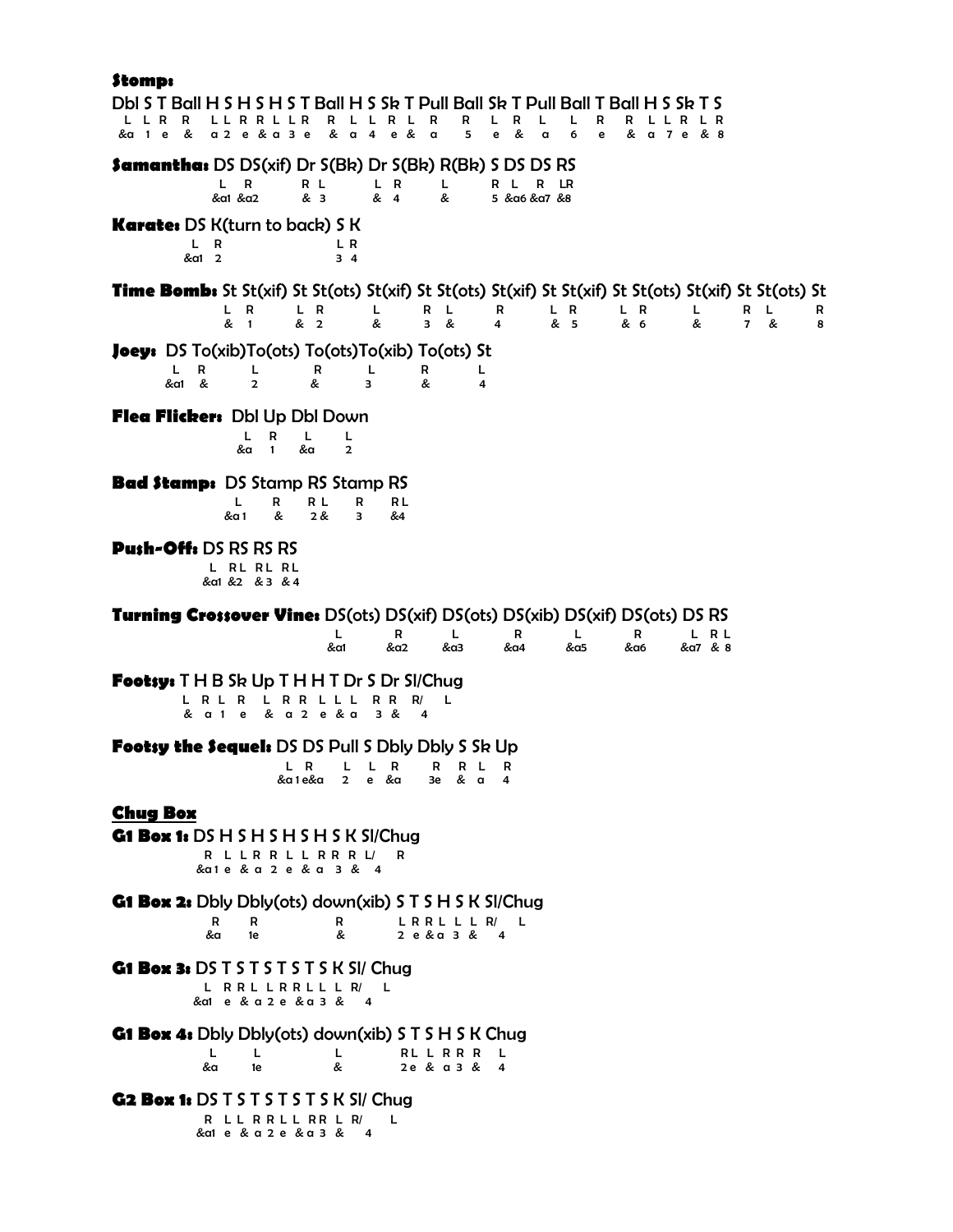**G2 Box 2:** Dbly Dbly(ots) down(xib) S T S H S K Sl/Chug

|       | $\mathbf{I}$ and $\mathbf{I}$ and $\mathbf{I}$ | L RLLRRRL/R |  |              |  |  |
|-------|------------------------------------------------|-------------|--|--------------|--|--|
| &a 1e |                                                | &           |  | 2e & a 3 & 4 |  |  |

#### **G2 Box 3:** DS H S H S H S H S K Sl/Chug

R L L R R L L R R R L/ R &a 1 e & a 2 e & a 3 & 4

**G2 Box 4:** Dbly Dbly(ots) down(xib) S T S H S K Sl/Chug

R R R LRRLLLR/L<br>&a 1e & 2e&a3&4 2 e & a 3 & 4

#### **Fancy Double:** DS DS RS RS

L R LR LR &a1 &a2 & 3 & 4

#### **Jo Greg Maxi Pullback:**

DS T B H B H B T S Sk Click(heels together) K Pull S S S DT S S hop T(Tch L R R L L R R L L L R L L L R L L L R L R L L R L L L R L R L L L R L L L R L L L L R L L L L L L R L L L L L &a1 e & a 2 e & a 3 e & 4 e & 5 & a 6 & 7

back) pullback tch(front) slide

 R L R & 8 &

## **Showman 1:** DS DS SI S DS DS DS DS

L R L R L R L R &a1 &a2 3 4 &a5 &a6 &a7 &a8

#### **Showman 2:** DS Dbl Up SI Up DS DS DS DS L R R R R R L R L

&a1 &a 2 3 4 &a5 &a6 &a7 &a8

#### **Intro**

**Group B:** Wait, Bo, Wait, St St L&R L R 123 4 567 & 8 **Group B:** Toe Buck Basic, Sk Up, St, Bo, Wait, St St &a1e&2e & a 3 4 567 & 8 **Group B:** 3 DS(forward), Bo(apart), Wait, St St &a1&a2&a3 4 567 & 8 **Group B:** Dbl Slur(to face back), Bo(apart), Bo(tog), drop to knee, Wait, St St & s &a 12 & 3 4 567 & 8 March Forward for 1-8 Count March in a Circle for 1-8 Count March Forward for 1-8 Count Pony Jog

#### **Part A (Group A = Ring Leader Group B = Everyone else)**

**Group A:** Pose **Group B:** Short Power Jog **Group A:** Shuffle Back Unclog **Group B:** Hop & Loop **Group A:** 1<sup>st</sup> half of Step 2 **Group B:** 2 Group B: 2<sup>nd</sup> half of Step 2 PT Trickstep

#### **Part B**

Future Step Buck & Skuff Stomp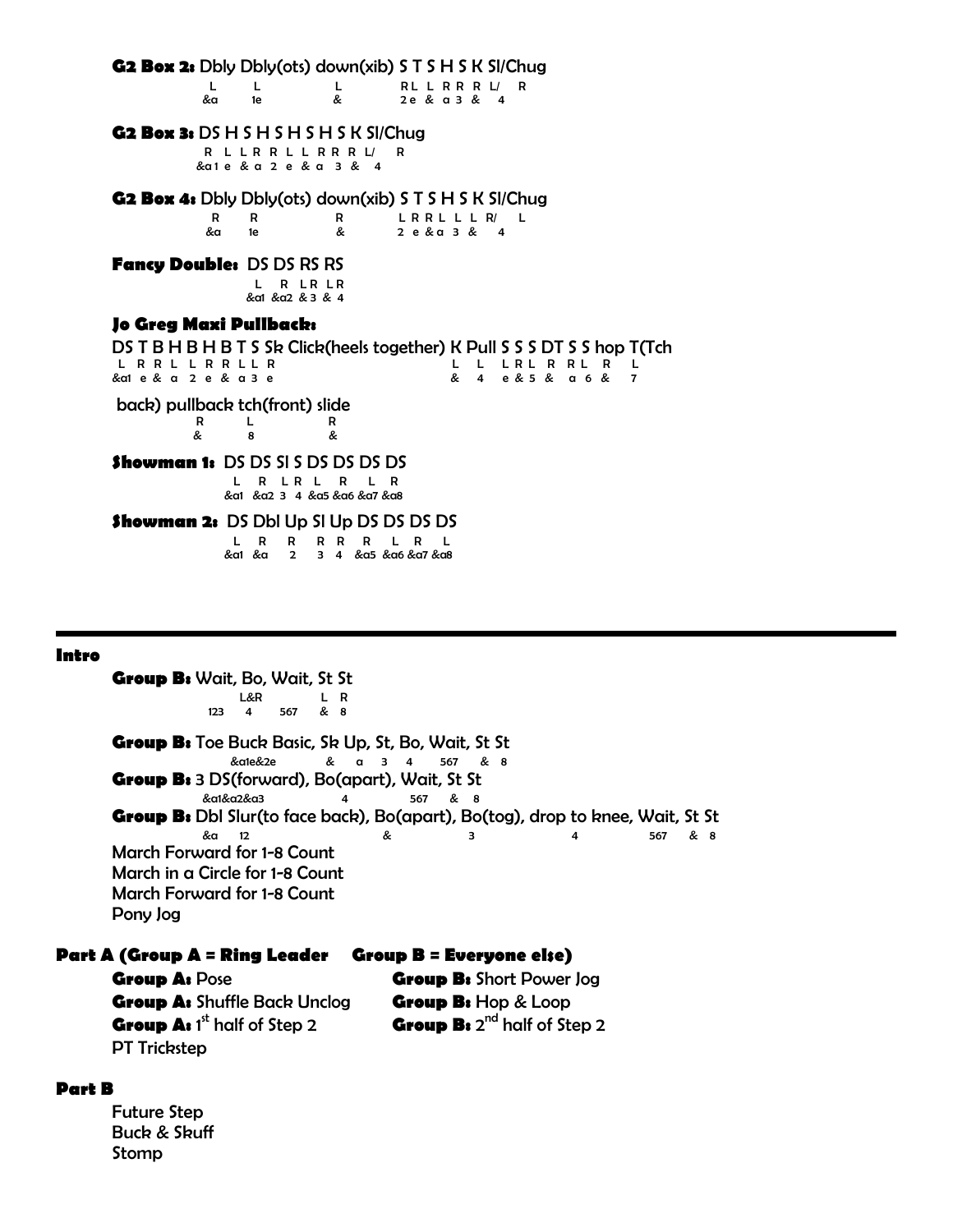# **Part C (Double Time) (G1 = front row G2 = back row)**

Samantha (G1 all the way around, G2 to back) 2 Karates (G1 turn to back and then front, G2 to front and stay to the front) Time Bomb Sk Up S S, Pose, Joey Slide (G1 slide with R foot in back, G2 slide with L foot in back) 2 Flea Flickers (facing side) , Bad Stamp (facing side), Push-Off (all groups to face front) Crossover Vine (move to one line, G1 facing back, G2 facing front) Sk H S S, Pose, Joey

# **Part D**

G1: Hand behind back G2: Grab hand for G1 partner and spin them in a full circle Dr/ Sl

Footsy

G1 & G2 grab hands, G1 spin over left shoulder moving to back right corner, G2 spin over right shoulder moving to front left corner

Dr/ Sl

The next four steps will move the partners in a box.

G1 Box 1 moving forward/ G2 Box 1 moving backward

G1 Box 2 moving left/ G2 Box 2 moving right

G1 Box 3 moving backward/ G2 Box 3 moving forward

G1 Box 4 moving right/ G2 Box 4 moving left

# **Repeat Part C**

(on Samantha, switch places as you turn around) (on vine, instead of moving to line, move to circle formation)

# **Part E**

(moving in circle) T S T S, S Sk Up, S Sk Up (turn 180 degrees), 4 DS Slide S, R H S, Push-Off (turn 180 degrees) Repeat above 2-8 counts, but on  $2^{nd}$  8 count, move to new position

# **Part F**

2 shoulder pops, clap above head, jerk head up Repeat

G1: 2 Fancy Doubles G2: Repeat above sequence 2 ½ more times

G1 (3- counts): St(throw arms left across chest) St(throw arms right across chest) St(arms down to side) Canadian

(Repeat 5 ½ more times)

G2 (3-8 counts):

Jo Greg Maxi Pullback Big Kicker Dbly Dbly Dbly Dbly (all left foot), Dbly Dbly Dbly Dbly (all right foot), Dbly Dbly (all left foot), Dbly Dbly (all right foot), Dbly Dbly (all left foot) Ring Leader slides forward, other two members help one of members off box